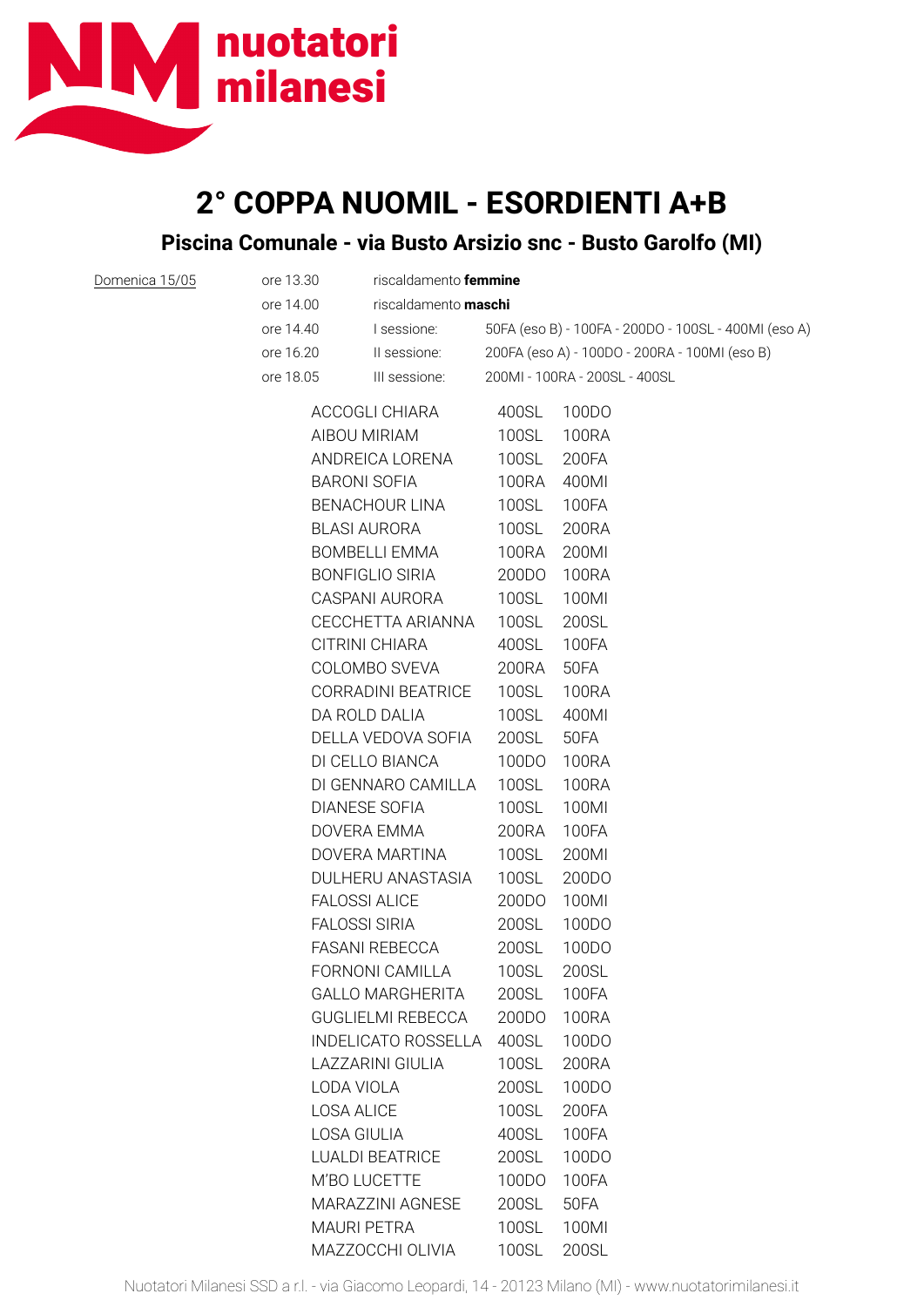

| MOSCHETTI GIORGIA           | 400SL        | <b>100FA</b> |
|-----------------------------|--------------|--------------|
| PALUMBO ANNABEL             | 200SL        | 100MI        |
| PATRINI ELISABETTA          | 100SL        | 200RA        |
| PAVANELLO REBECCA           | 100SL        | 100DO        |
| PISONI CLARISSA             | <b>100SL</b> | 200RA        |
| PISONI RACHELE              | 200DO        | <b>100RA</b> |
| POLENGHI LUDOVICA           | 200SL        | 100DO        |
| PONZO GIORGIA               | <b>100SL</b> | 400SL        |
| RASCHIELLI ELISA            | <b>100SL</b> | <b>100RA</b> |
| RIBOLDI OLGA                | <b>100SL</b> | 100MI        |
| <b>TONELLO SARA</b>         | <b>50FA</b>  | 200MI        |
| TREZZA OTTAVIA              | 50FA         | 100MI        |
| UCCELLA BEATRICE            | 200DO        | <b>100RA</b> |
| VERDINO VIVIANA             | <b>100FA</b> | 200MI        |
| <b>VILLA SOFIA</b>          | 200SL        | 100DO        |
| VINCENZI AZZURRA            | 100RA        | 100FA        |
| XHORAJ LEONELA              | 200RA        | <b>100FA</b> |
|                             |              |              |
| <b>ARTIOLI ANDREA</b>       | 200SL        | <b>100FA</b> |
| <b>BANFI RICCARDO</b>       | 200SL        | <b>100FA</b> |
| BARBESTA CHRISTIAN          | 400SL        | 100DO        |
| <b>BARLOCCO PIETRO</b>      | 100SL        | 100MI        |
| <b>BASTIDA MATIAS</b>       | 400SL        | 100DO        |
| BONDESAN MANUEL             | 100SL        | 400SL        |
| <b>BURTI GIOVANNI</b>       | 200SL        | 100MI        |
| <b>BUSTI PIETRO</b>         | 200SL        | 100DO        |
| CARNINI FEDERICO            | <b>100SL</b> | 200RA        |
| <b>CASAGRANDE LUCA</b>      | 100SL        | 200MI        |
| <b>CASTIGLIONI GABRIELE</b> | 400SL        | 100DO        |
| <b>COMERIO FILIPPO</b>      | 100SL        | <b>100RA</b> |
| CORVINO LORENZO             | 400SL        | 100DO        |
| D'AGOSTINO THOMAS           | 100SL        | 200SL        |
| DALLE CRODE NICOLO'         | 400SL        |              |
| DE FRANCESCO NICOLO'        | 100SL        | 200RA        |
| DE LUCA FEDERICO            | 100RA        | <b>100FA</b> |
| DI SALVIO FRANCESCO         | 100SL        | 100DO        |
| <b>DORDONI TOMMASO</b>      | 200SL        | 100Ml        |
| DRIOLI ALESSANDRO           | <b>100RA</b> | 100MI        |
| <b>FARINELLI MATTEO</b>     | 100DO        | 400MI        |
| <b>FORNONI GIULIO</b>       | 100SL        | 200SL        |
| <b>FRONTINI TOMMASO</b>     | 400SL        | <b>100FA</b> |
| <b>GIOMBELLI MARCO</b>      | 100SL        | 200RA        |
| <b>GRASSO SIMONE</b>        | 100SL        | 200SL        |
| <b>LEONI FABIO</b>          | 100DO        | 200DO        |
| <b>LIOTTI ANDREA</b>        | <b>100SL</b> | 200FA        |
| LOSCO EDAORDO               | 200SL        | 100DO        |